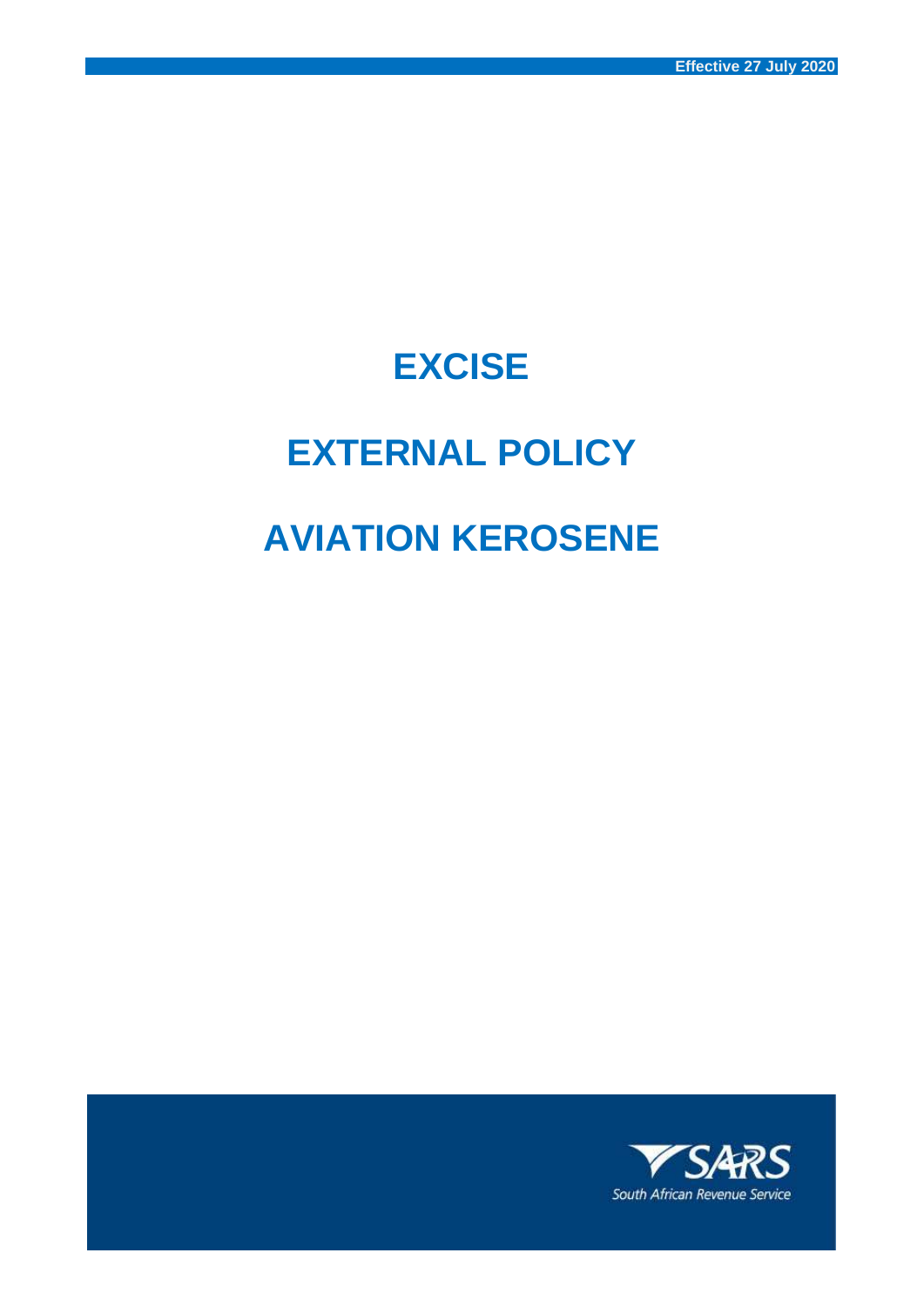## **TABLE OF CONTENTS**

| 1            | <b>SUMMARY OF MAIN POINTS</b>            | 3 |
|--------------|------------------------------------------|---|
| $\mathbf{2}$ | <b>POLICY</b>                            | 3 |
| 2.1          | Keeping of records                       | 3 |
| 2.2          | <b>Penalties</b>                         | 4 |
| 2.3          | Promotion of Administrative Justice Act  | 4 |
| 2.4          | Appeal against decisions                 | 5 |
| 2.5          | <b>Aviation Kerosene</b>                 | 5 |
| 2.5.1        | Receipt of AK into fuel storage facility | 5 |
| 2.5.2        | Supply of aviation kerosene              | 5 |
| 2.5.3        | Maintenance on aircraft                  | 6 |
| 3            | <b>RELATED INFORMATION</b>               | 6 |
| 3.1          | Legislation                              | 6 |
| 3.2          | Cross References                         | 6 |
| 3.3          | <b>Quality Records</b>                   | 6 |
| 4            | <b>DEFINITIONS AND ACRONYMS</b>          | 6 |
| 5            | <b>DOCUMENT MANAGEMENT</b>               | 7 |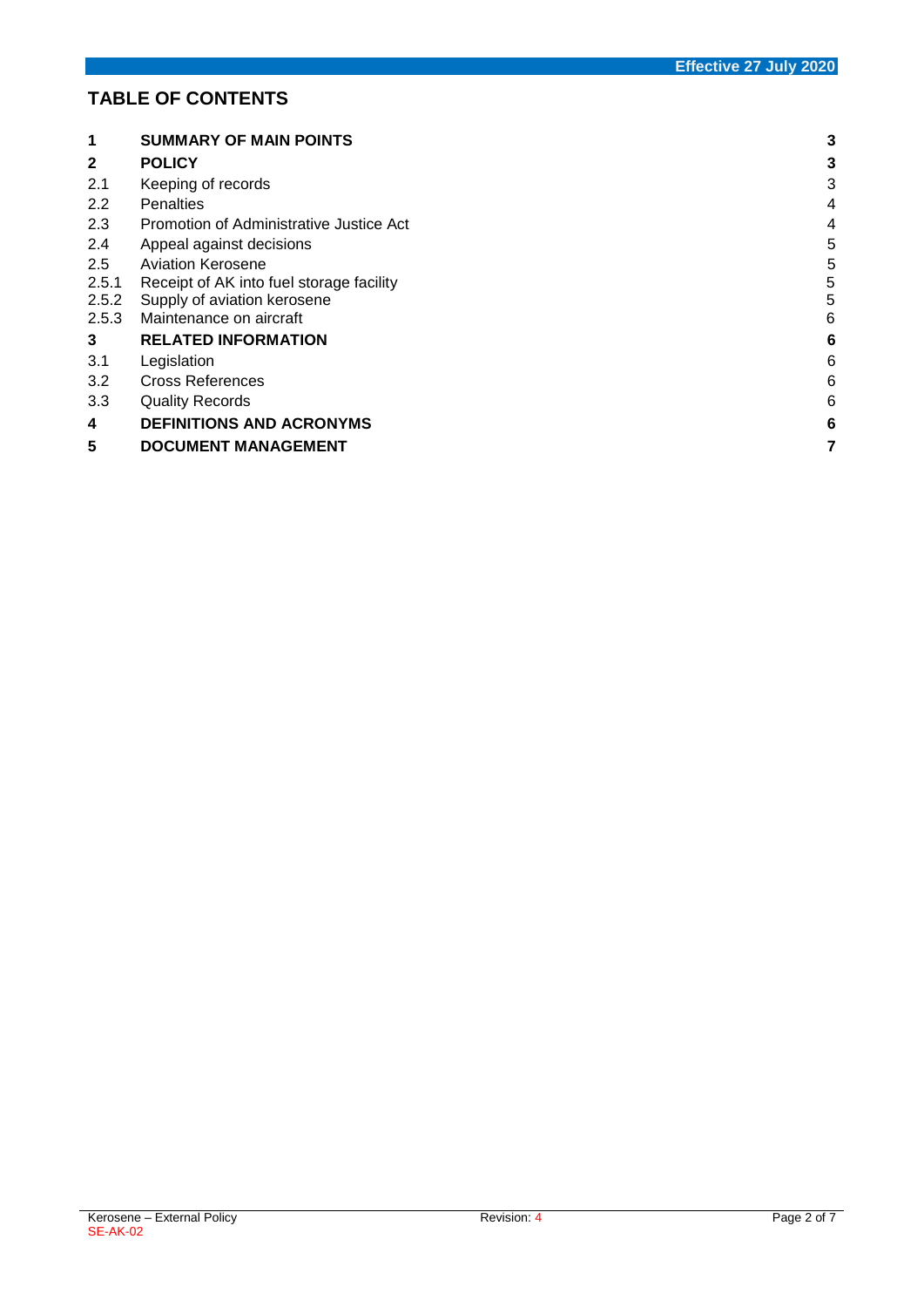### <span id="page-2-0"></span>**1 SUMMARY OF MAIN POINTS**

- a) The policy applies to entities that acquire, sell, dispose of in any manner, is in possession of, or have under their control any Aviation Kerosene (AK).
- b) The policy does not cover the Registration requirements dealt with in document SE-LR-02.

## <span id="page-2-1"></span>**2 POLICY**

- a) Section 37A of the Customs and Excise Act, No. 91 of 1964 (the Act) makes provision for marked goods (including marked illuminating kerosene) and certain goods that are free of duty.
- b) Aviation Kerosene is specifically dealt with in Rule 37A.13. AK attracts VAT if used on domestic flights. If AK is disposed of for purposes other than that of use as fuel in an aircraft engine, it is regarded as unmarked illuminating kerosene (IK) which means that it (AK) is only rebated of duty / levies and VAT once it is **marked** in terms of Rule 37A.01(b).
- c) According to additional note 1(d) to Chapter 27 of the Harmonized Nomenclature Tariff "Aviation Kerosene", is any product intended for use, advertised for use, put up for use or otherwise marketed or disposed of for use as fuel in aircraft fitted with turbo-jets, turbo-propellers and other gas turbines. These products do not attract any duty / levies but are subject to VAT when going into domestic consumption.
- d) Illuminating Kerosene is marked with an invisible marker called Authentix A1 so that, should it be mixed with "Distillate Fuel" (diesel), its presence can be detected if the diesel is tested.
- e) Aviation Kerosene is theoretically the same product as unmarked IK, which means that it can also be used as a diesel extender.
- f) A marker could be added, however, in terms of the International Air Transport Association (IATA) regulations, for safety reasons, **NO ADDITIONAL ADDITIVE WHICH HAS NOT BEEN APPROVED OR MARKER** may be added to "Aviation Kerosene". Therefore, the use thereof must be controlled to ensure correct handling.
- g) Should the product be used in aircraft, it does not attract any duty / levies, but is subject to VAT when used in domestic flights. The AK used in international flights is zero rated for VAT.
- h) All the airports in South Africa have a dedicated AK supplier or operator who supplies AK to the carriers and in terms of the Act, these suppliers must be registered with the relevant local Controller / Branch Manager.
- i) In terms of IATA, AK has a specific shelf life and could be returned to the supplier in three (3) instances; i.e.
	- i) When the product is off specification;<br>ii) When aircraft are serviced and the fue
	- When aircraft are serviced and the fuel is not returned to the aircraft; and
	- iii) Where the product becomes contaminated.
- j) Should AK be used for other purposes (e.g. diesel extender) than the propulsion of aircraft, Excise duty, Fuel levy and Road Accident Fund (RAF) levy becomes payable.
- k) These duties / levies may be set-off (excluding the VAT) as returned product by the refinery to which it is returned.
- I) In this regard, a credit note will be issued by the manufacturing warehouse (VM).

#### <span id="page-2-2"></span>**2.1 Keeping of records**

- a) The licensee or registrant must keep records of:
	- i) Such invoice / flight receipt / stock requisition or delivery note issued in respect of any AK **acquired (received)** from any such licensee or other registered supplier; and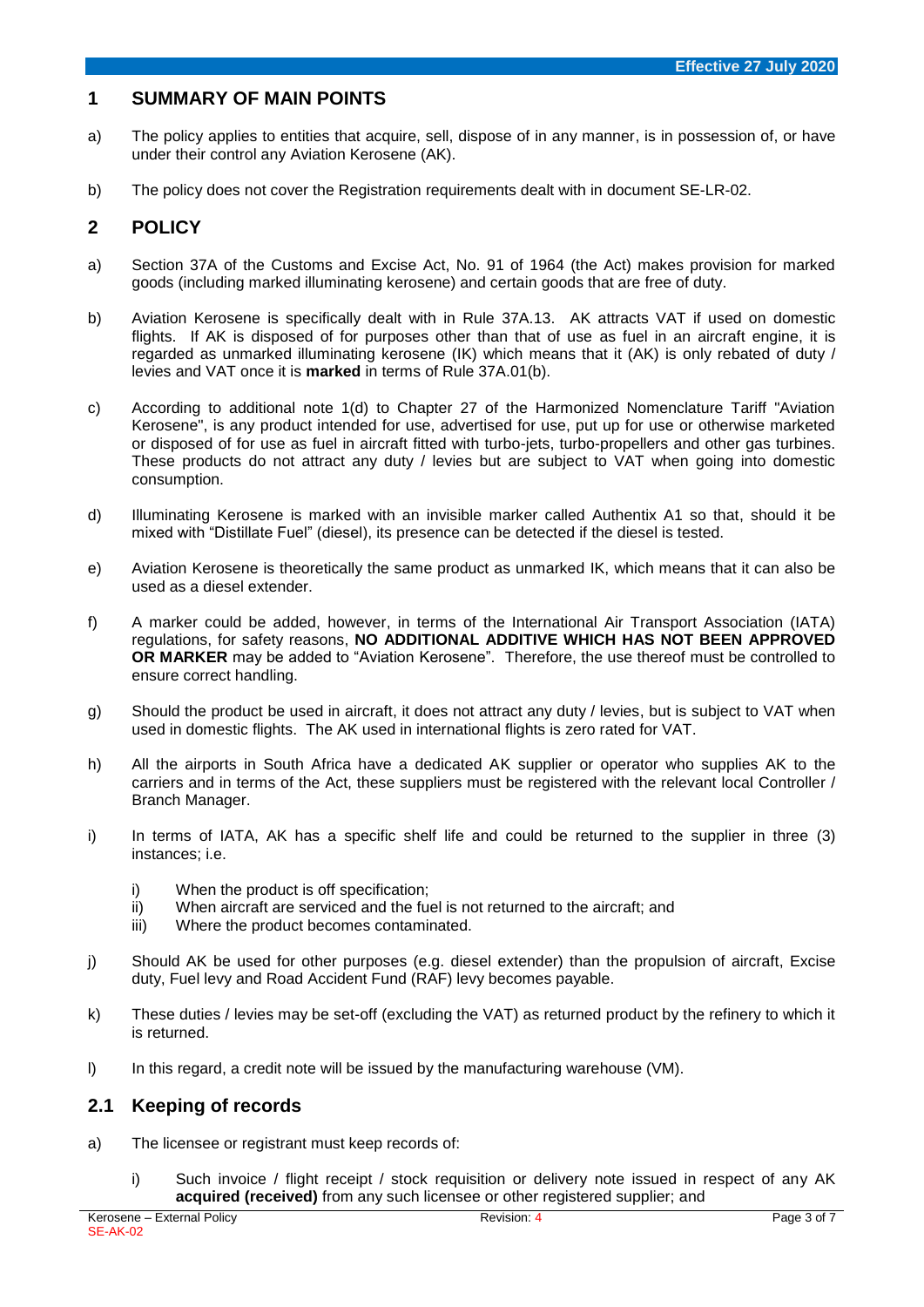- ii) Such invoice / flight receipt / stock requisition or delivery note for AK **supplied** to any registered supplier for fuelling aircraft.
- b) A licensee may keep electronic records if they can be readily converted into hard (paper) copies and made available to the SARS when required / requested.
- c) For purposes of this Act, the retention period for all Excise related documents (prescribed Customs and Excise documents as well as relevant trader's commercial and financial records) is five (5) years, subject to the provisions of Rule 60.08(2)(a)(i).

## <span id="page-3-0"></span>**2.2 Penalties**

- a) Failure to adhere to the provisions of the Act, as set out in this document, is considered an offence.
- b) Offences may render the client liable to, as provided for in the Act:
	- i) Monetary penalties ;
	- ii) Criminal prosecution; and / or
	- iii) Suspension / cancelation of license.

### <span id="page-3-1"></span>**2.3 Promotion of Administrative Justice Act**

- a) The Promotion of Administrative Justice Act (PAJA) No. 3 of 2000 gives effect to everyone's right to administrative action that is lawful, reasonable and procedurally fair. Any person whose rights have been adversely affected by administrative action has the right to be given written reasons, as contemplated in Section 33 of the Constitution of the Republic of South Africa, 1996. PAJA:
	- i) Provides for the review of administrative action by a court or where appropriate, an independent and impartial tribunal;
	- ii) Imposes a duty on the State to give effect to those rights;
	- iii) Promotes an efficient administration as well as good governance; and
	- iv) Creates a culture of accountability, openness and transparency in the Public Administration or in the exercise of a public power or the performance of a public function, by giving effect to the right to just administrative action.
- b) Administrative action, which significantly and unfavourably affects the rights or valid expectations of any person, must be procedurally fair. A fair administration procedure depends on the circumstances of each case.
- c) A person must be given:
	- i) Written reasons of the nature and purpose of the proposed administrative action;
	- ii) A reasonable opportunity to make representations;
	- iii) A clear statement of the administrative action; and
	- iv) Adequate notice of any right of review or internal appeal, where applicable.
- d) Before administrative action can be taken by Excise, the client must be allowed the opportunity to:
	- i) Obtain assistance and, in serious or complex cases, legal representation;
	- ii) Present and dispute information and arguments; and
	- iii) Appear in person.
- e) Just administrative action requires the Excise Officer to consider all the facts presented and obtained in addition to affording the client the opportunity to be heard, prior to instituting any administrative action.
- f) Clients whose rights have been significantly and unfavourably affected by administrative action and who have not been given reasons for the action may, after the date on which the client became aware of the action, request Excise to furnish written reasons for the action.
- g) Excise must, after receiving the request, give the client adequate reasons in writing for an administrative action. It must, subject to subsection (4) of the Promotion of Administrative Justice Act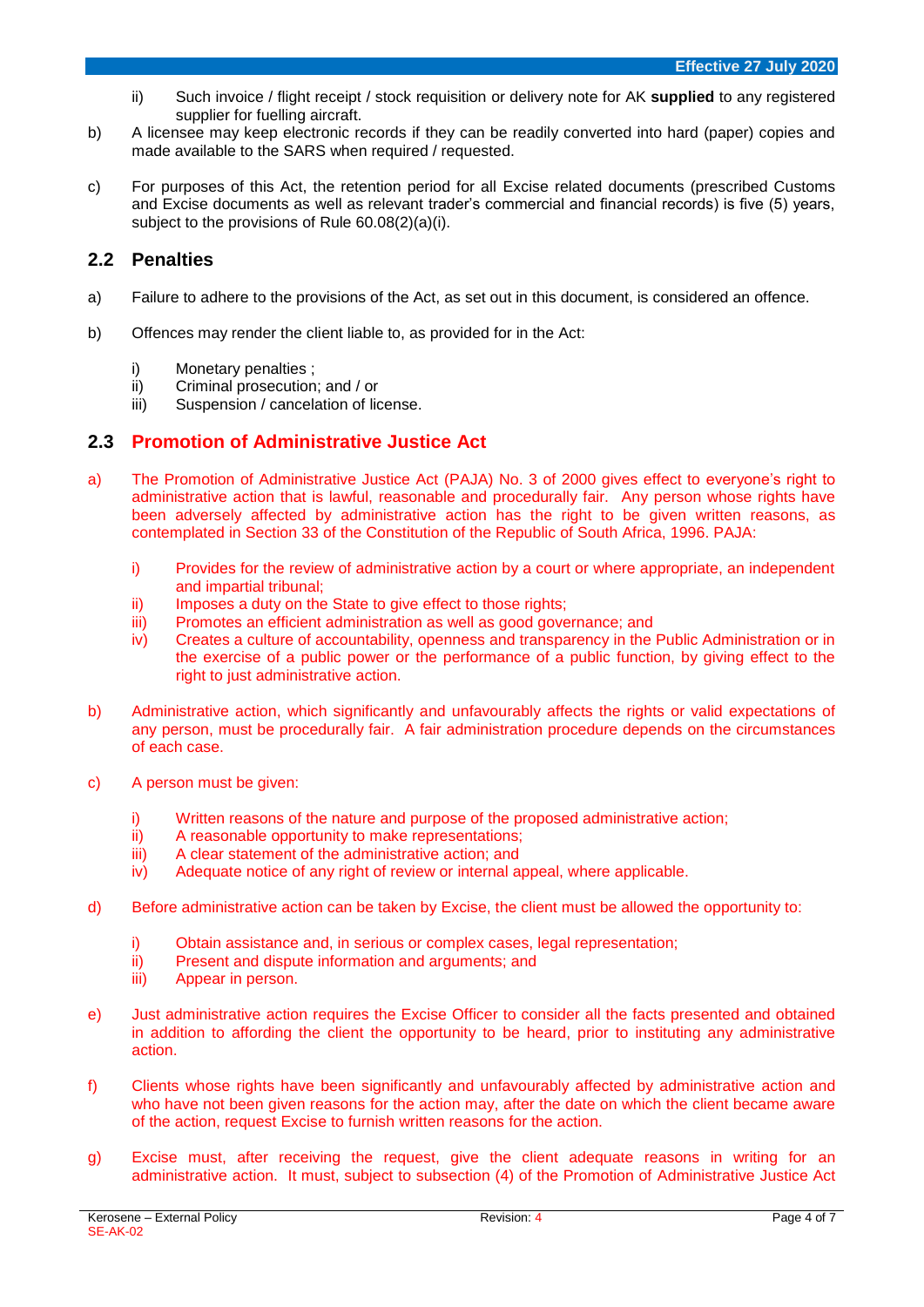3. of 2000 and in the absence of proof to the contrary, be presumed in any proceedings for judicial review that the administrative action was taken without good reason.

## <span id="page-4-0"></span>**2.4 Appeal against decisions**

- a) In cases where clients are not satisfied with any decision taken in terms of the Customs and Excise Act, they have a right of appeal to the relevant appeal committee. The policy in this regard, as well as the process to be followed, is contained in document SE-APL-02.
- b) Should clients be unhappy with a decision of any appeal committee, their recourse will be to lodge an application for ADR (Alternative Dispute Resolution) with the relevant appeal committee. The committee will add its comments thereto and forward the application to the ADR Unit for attention. The policy in this regard, as well as the process to be followed is contained in document SC-CC-26.

## <span id="page-4-1"></span>**2.5 Aviation Kerosene**

- a) Aviation kerosene is identical to IK as regards technical specification; however, there are more **strict controls** in the handling of AK. The reason that there is a need to audit AK is to ensure its proper use, and obviate the potential for tax evasion.
- b) Aviation kerosene can be decanted from the aircraft should the need arise for the following reasons:
	- i) Should the fuel become contaminated for any reason; and / or
	- ii) Should repairs be required to the aircraft that necessitates the removal of the fuel.
- c) The fuel that is decanted from the aircraft is usually stored in drums or dedicated tanks and returned to an aircraft or could be sold / disposed of.
- d) The decanted fuel (AK) may be sold to persons who in turn resell the product as either unmarked IK or as a cleaning solvent. In this regard, the product becomes Excisable. However, the said products could be mixed with diesel, which becomes illicit goods.
- e) Section 37A(9)(e)(i) determines that any goods other than marked goods for which provision is made free of duty in Schedule 1 must **NOT** be used for any other purpose than that for which they are removed from a Customs and Excise warehouse, except with the prior permission of the Commissioner (via the nearest Controller / Branch Manager) and on payment of the relevant duty / levies.

#### <span id="page-4-2"></span>**2.5.1 Receipt of AK into fuel storage facility**

- a) On receipt of aviation kerosene, the tanks need to be dipped by the fuel storage operator prior to the actual receiving thereof.
- b) Once the AK has been received into the tanks at the fuel storage facility, an after dip has to be taken and the quantity of product calculated.
- c) The driver of the vehicle will present a delivery note to the fuel storage operator for signature, of which a copy will be kept by such operator.
- d) An invoice will be generated at a later stage for the product received.

#### <span id="page-4-3"></span>**2.5.2 Supply of aviation kerosene**

- a) Any such warehouse licensee or registered supplier shall
	- i) Complete and issue an invoice / flight receipt / stock requisition or delivery note for each quantity supplied, which shall include at least -
		- A) A statement that the AK is to be used solely as fuel in aircraft;
		- B) The name and address of the licensee or the name and address of the registered supplier who supplies the AK;
		- C) If applicable, the registered name and address of the supplier who acquired it;
		- D) The delivery address, if it is not the same as the registered address;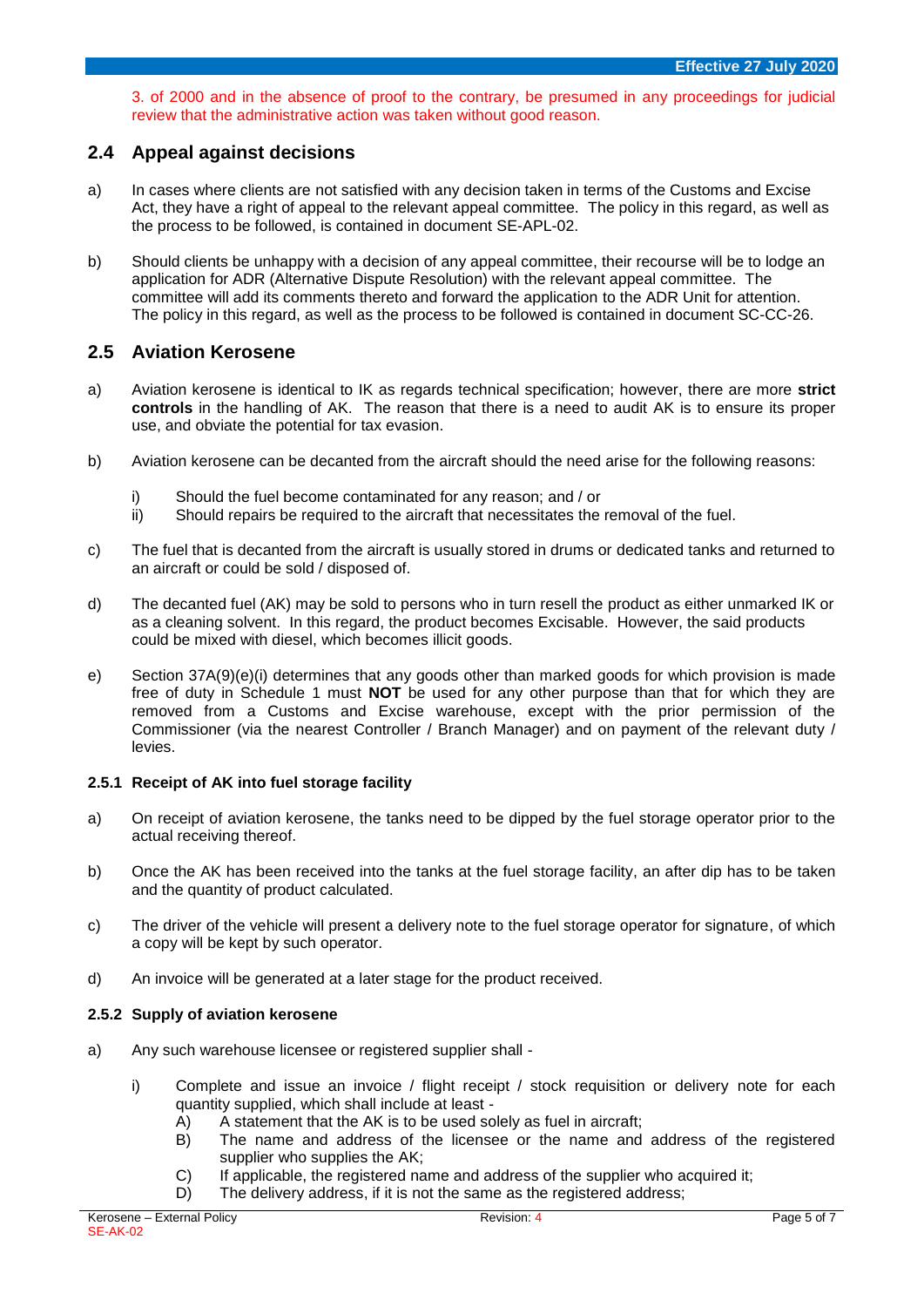- E) When supplied for fuelling aircraft the registration number of the aircraft;
- ii) Obtain a signed receipt for any such supply.
- b) Any application to dispose of AK for any other purpose may be made through the nearest Controller / Branch Manager and such goods shall be subject to such Customs and Excise control as the Controller / Branch Manager may require.

#### <span id="page-5-0"></span>**2.5.3 Maintenance on aircraft**

- a) Maintenance companies repair and service aircraft and are normally situated on the airport grounds. With repair and service, the **AK has to be decanted from the aircraft.** This means that
	- i) To dispose of such AK (taken from the aircraft) for any other purpose, the maintenance companies or operators of the decanted product must apply through the nearest Controller / Branch Manager to do so, as mentioned in Rule 37A.13(d).
	- ii) After the AK is decanted, the fuel may be sold as boiler fuel to a company, such as Fuel Firing Services (FFS), to facilitate disposal. They use the product to manufacture boiler fuel. This procedure should be done under Excise supervision to ensure that the product is rendered unsuitable for use as a diesel extender and a certificate should be obtained from the recipient of the fuel confirming that the product was rebranded to be used as boiler fuel.
	- iii) The maintenance company or operators of the decanted product must keep a record of all fuel removed from aircraft and be able to account for all AK so removed.
	- iv) Should the company not be able to account for AK that was removed from aircraft, the company would be liable for the duties and levies.

### <span id="page-5-1"></span>**3 RELATED INFORMATION**

### <span id="page-5-2"></span>**3.1 Legislation**

| <b>TYPE OF REFERENCE</b>                       | <b>REFERENCE</b>                                                                                    |
|------------------------------------------------|-----------------------------------------------------------------------------------------------------|
| Legislation and Rules<br>administered by SARS: | Customs and Excise Act No. 91 of 1964: Sections $27(4)$ , (9) and (10), 37A<br>and $38(1)$          |
|                                                | Customs and Excise Rules: Rules 18(A).03, 18A(A).04, 18(A).05, 37A.07,<br>37A.13 and 60.08(2)(a)(i) |
|                                                | Customs and Excise Tariff: Schedule 1 Parts 1, 2A, 5A and 5B                                        |
| Other Legislation:                             | Promotion of Administrative Justice Act No. 3 of 2000: Section 3<br><b>IATA Regulations</b>         |
| International Instruments:                     | <b>None</b>                                                                                         |

#### <span id="page-5-3"></span>**3.2 Cross References**

| <b>DOCUMENT#</b> | <b>DOCUMENT TITLE</b>                            |
|------------------|--------------------------------------------------|
| SC-CC-26         | Alternative Dispute Resolution – External policy |
| SE-APL-02        | Internal Administrative Appeal - External Policy |
| <b>SE-LR-02</b>  | Licensing and Registration – External Policy     |

#### <span id="page-5-4"></span>**3.3 Quality Records**

N/A

#### <span id="page-5-5"></span>**4 DEFINITIONS AND ACRONYMS**

| Act                 | Customs and Excise Act, No. 91 of 1964  |
|---------------------|-----------------------------------------|
| <b>AK</b>           | <b>Aviation Kerosene</b>                |
| <b>Commissioner</b> | <b>Commissioner for SARS</b>            |
| <b>FFS</b>          | <b>Fuel Firing Services</b>             |
| $ $ $ $ $ $         | <b>Illuminating Kerosene</b>            |
| <b>IATA</b>         | International Air Transport Association |